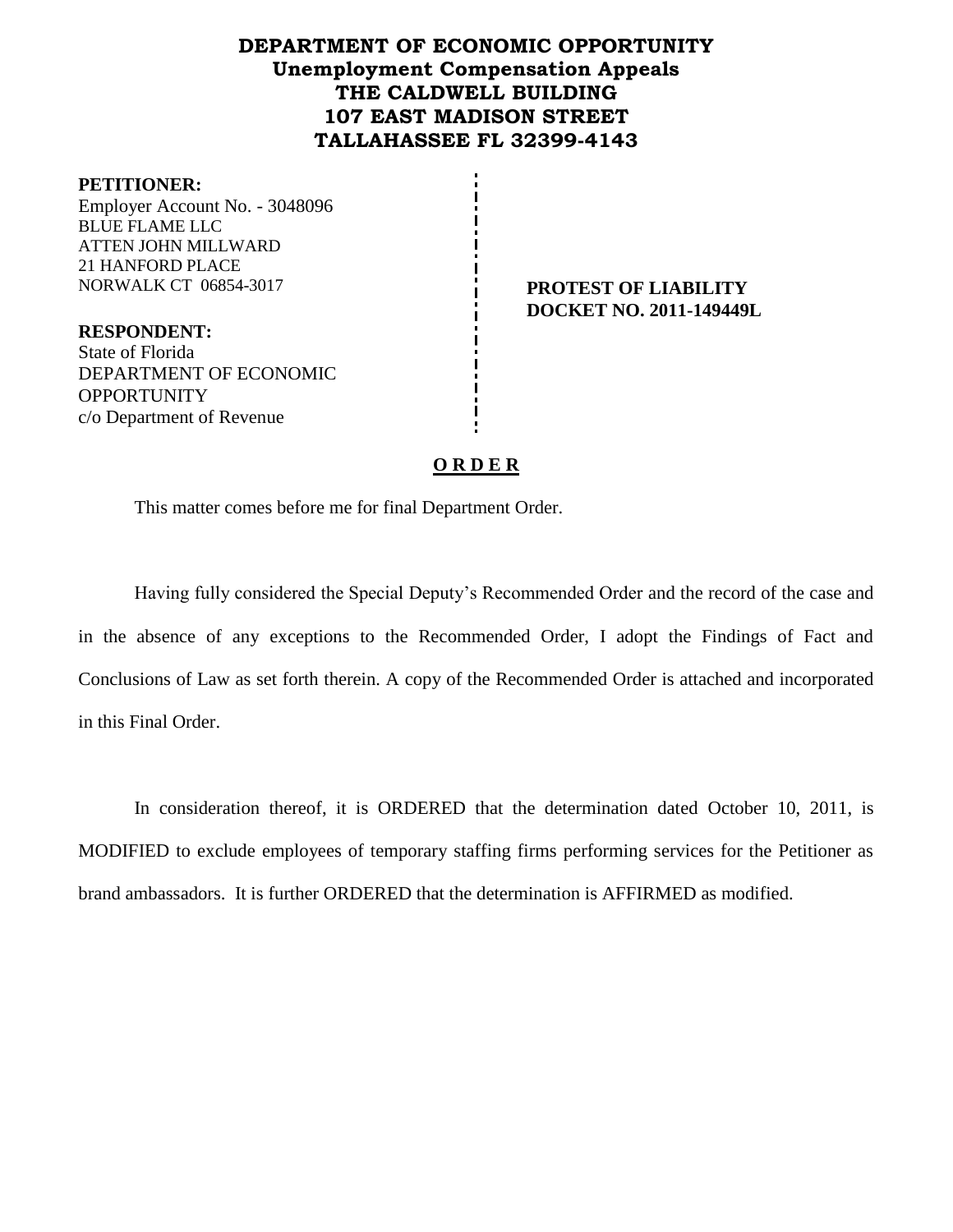#### **JUDICIAL REVIEW**

Any request for judicial review must be initiated within 30 days of the date the Order was filed. Judicial review is commenced by filing one copy of a *Notice of Appeal* with the DEPARTMENT OF ECONOMIC OPPORTUNITY at the address shown at the top of this Order and a second copy, with filing fees prescribed by law, with the appropriate District Court of Appeal. It is the responsibility of the party appealing to the Court to prepare a transcript of the record. If no court reporter was at the hearing, the transcript must be prepared from a copy of the Special Deputy's hearing recording, which may be requested from the Office of Appeals.

Cualquier solicitud para revisión judicial debe ser iniciada dentro de los 30 días a partir de la fecha en que la Orden fue registrada. La revisión judicial se comienza al registrar una copia de un *Aviso de Apelación* con la Agencia para la Innovación de la Fuerza Laboral [*DEPARTMENT OF ECONOMIC OPPORTUNITY]* en la dirección que aparece en la parte superior de este *Orden* y una segunda copia, con los honorarios de registro prescritos por la ley, con el Tribunal Distrital de Apelaciones pertinente. Es la responsabilidad de la parte apelando al tribunal la de preparar una transcripción del registro. Si en la audiencia no se encontraba ningún estenógrafo registrado en los tribunales, la transcripción debe ser preparada de una copia de la grabación de la audiencia del Delegado Especial [*Special Deputy*], la cual puede ser solicitada de la Oficina de Apelaciones.

Nenpòt demann pou yon revizyon jiridik fèt pou l kòmanse lan yon peryòd 30 jou apati de dat ke Lòd la te depoze a. Revizyon jiridik la kòmanse avèk depo yon kopi yon *Avi Dapèl* ki voye bay DEPARTMENT OF ECONOMIC OPPORTUNITY lan nan adrès ki parèt pi wo a, lan tèt *Lòd* sa a e yon dezyèm kopi, avèk frè depo ki preskri pa lalwa, bay Kou Dapèl Distrik apwopriye a. Se responsabilite pati k ap prezante apèl la bay Tribinal la pou l prepare yon kopi dosye a. Si pa te gen yon stenograf lan seyans lan, kopi a fèt pou l prepare apati de kopi anrejistreman seyans lan ke Adjwen Spesyal la te fè a, e ke w ka mande Biwo Dapèl la voye pou ou.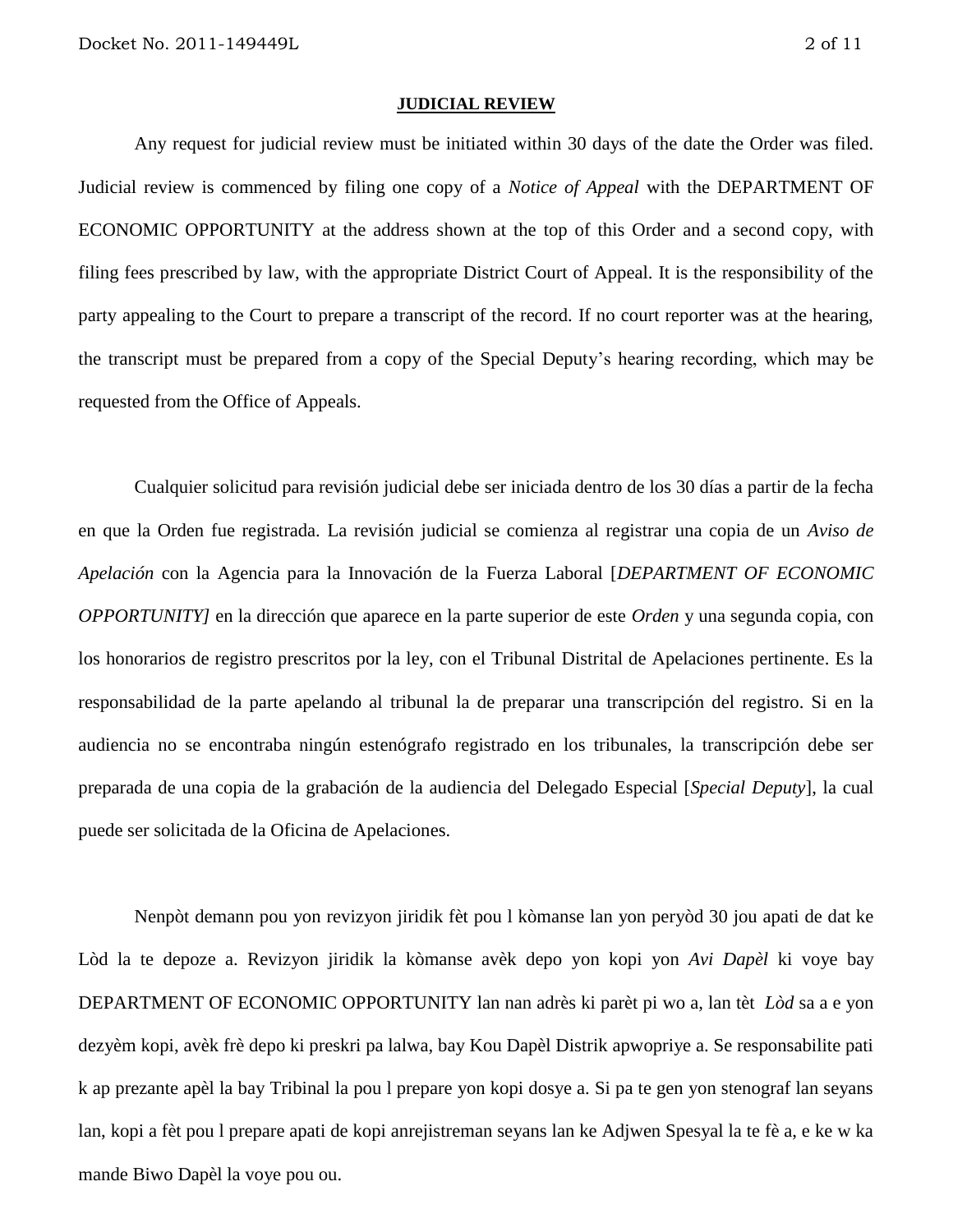DONE and ORDERED at Tallahassee, Florida, this day of **April, 2012**.



Altemese Smith, Assistant Director, Unemployment Compensation Services DEPARTMENT OF ECONOMIC OPPORTUNITY

FILED ON THIS DATE PURSUANT TO § 120.52, FLORIDA STATUTES, WITH THE DESIGNATED DEPARTMENT CLERK, RECEIPT OF WHICH IS HEREBY ACKNOWLEDGED.

Shenesse Baurer \_\_\_\_\_\_\_\_\_\_\_\_\_\_\_\_\_\_\_\_\_\_\_\_\_\_\_\_ \_\_\_\_\_\_\_\_\_\_\_\_

DEPUTY CLERK DATE

#### **CERTIFICATE OF SERVICE**

**I HEREBY CERTIFY that true and correct copies of the foregoing Final Order have been furnished to the persons listed below in the manner described, on the \_\_\_\_\_\_\_ day of April, 2012**.

Shaner Barnes

SHANEDRA Y. BARNES, Special Deputy Clerk DEPARTMENT OF ECONOMIC OPPORTUNITY Unemployment Compensation Appeals 107 EAST MADISON STREET TALLAHASSEE FL 32399-4143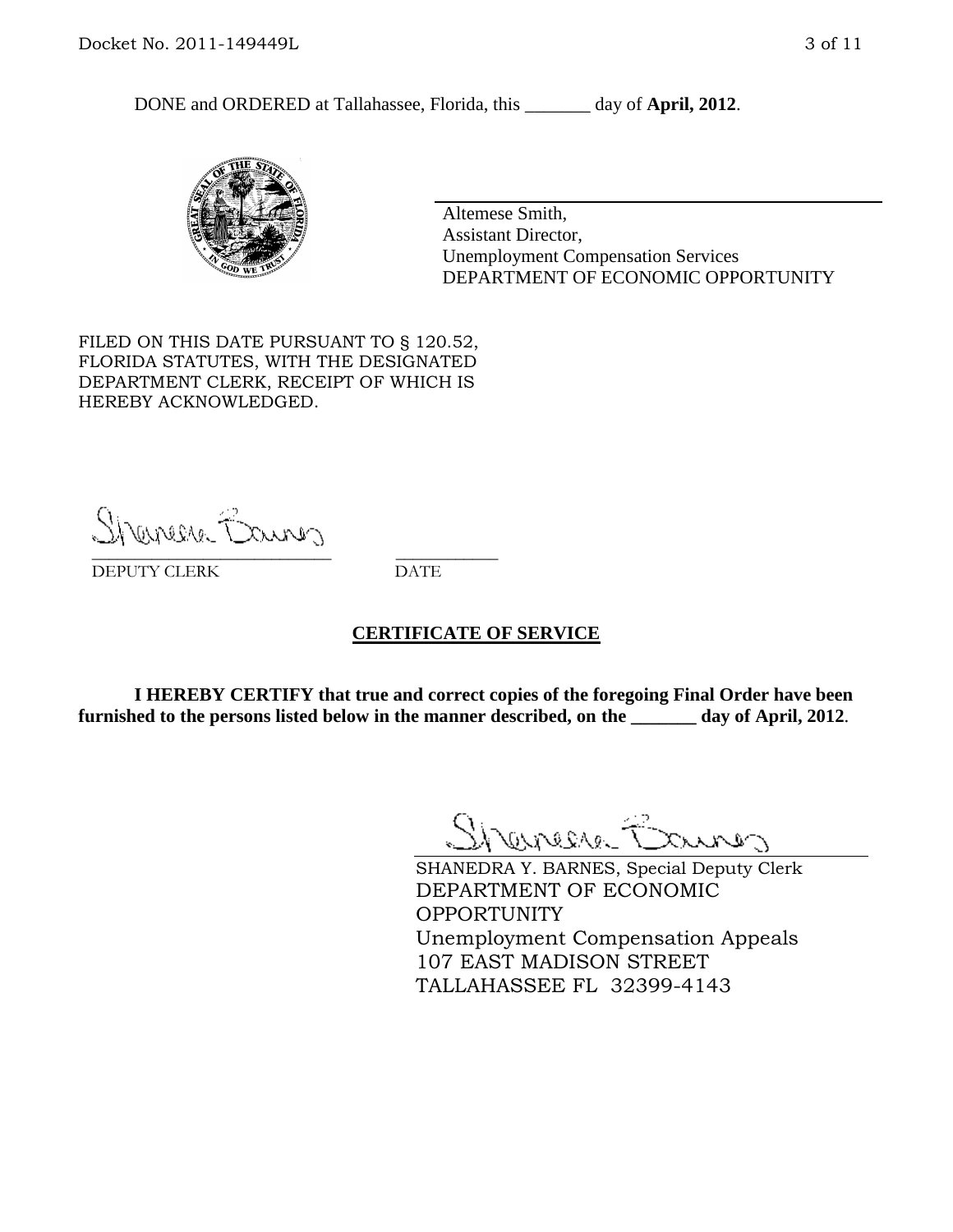Docket No. 2011-149449L 4 of 11

By U.S. Mail:

BLUE FLAME LLC ATTEN JOHN MILLWARD 21 HANFORD PLACE NORWALK CT 06854-3017

SHANNON ARNOLD 906 MAPLE FOREST DRIVE ORLANDO FL 32825

DEPARTMENT OF REVENUE ATTN: VANDA RAGANS - CCOC #1 4624 5050 WEST TENNESSEE STREET TALLAHASSEE FL 32399

DOR BLOCKED CLAIMS UNIT ATTENTION MYRA TAYLOR P O BOX 6417 TALLAHASSEE FL 32314-6417

State of Florida DEPARTMENT OF ECONOMIC OPPORTUNITY c/o Department of Revenue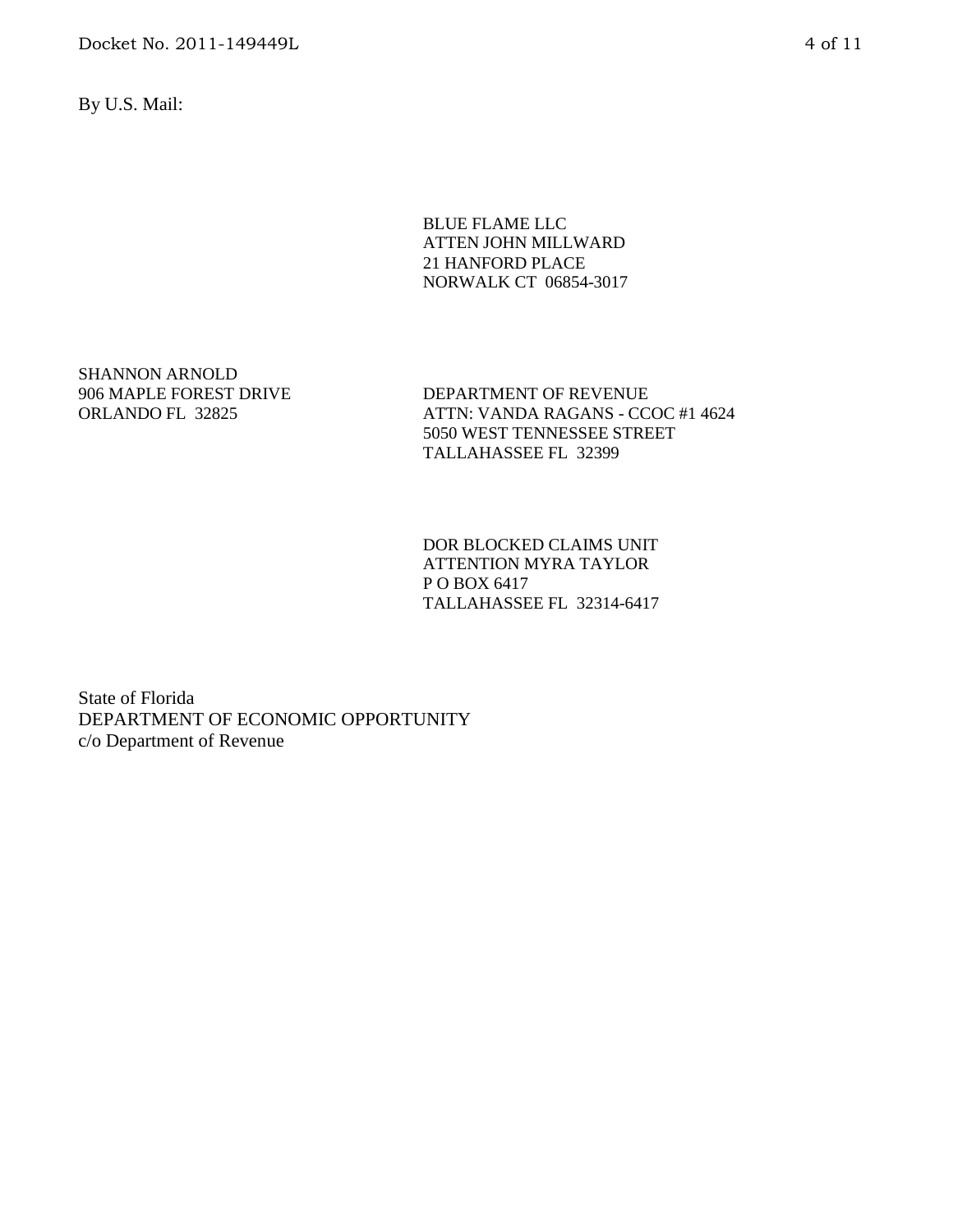## **DEPARTMENT OF ECONOMIC OPPORTUNITY Unemployment Compensation Appeals**

MSC 344 CALDWELL BUILDING 107 EAST MADISON STREET TALLAHASSEE FL 32399-4143

### **PETITIONER:**

Employer Account No. - 3048096 BLUE FLAME LLC ATTEN JOHN MILLWARD 21 HANFORD PLACE NORWALK CT 06854-3017

> **PROTEST OF LIABILITY DOCKET NO. 2011-149449L**

### **RESPONDENT:**

State of Florida DEPARTMENT OF ECONOMIC **OPPORTUNITY** c/o Department of Revenue

# **RECOMMENDED ORDER OF SPECIAL DEPUTY**

TO: Assistant Director, Interim Executive Director, Unemployment Compensation Services DEPARTMENT OF ECONOMIC OPPORTUNITY

This matter comes before the undersigned Special Deputy pursuant to the Petitioner's protest of the Respondent's determination dated October 10, 2011.

After due notice to the parties, a telephone hearing was held on January 10, 2012. The Petitioner, represented by the Petitioner's partner, appeared and testified. The Petitioner's controller testified as a witness. The Respondent, represented by a Tax Specialist II, appeared and testified. The Joined Party did not appear.

The record of the case, including the recording of the hearing and any exhibits submitted in evidence, is herewith transmitted. Proposed Findings of Fact and/or Conclusions of Law were not received.

#### **Issues:**

Whether services performed for the Petitioner by the Joined Party and other individuals as brand ambassador constitute insured employment pursuant to Sections 443.036(19), 443.036(21); 443.1216, Florida Statutes, and if so, the effective date of the liability.

Whether the Petitioner meets liability requirements for Florida unemployment compensation contributions, and if so, the effective date of liability, pursuant to Sections 443.036(19); 443.036(21), Florida Statutes.

## **Findings of Fact:**

1. The Petitioner is a Connecticut limited liability company, organized in 2005, that operates an event marketing business. The Petitioner files with the Internal Revenue Service as a partnership. The Petitioner produces large-scale events for its clients, including trade shows, consumer sales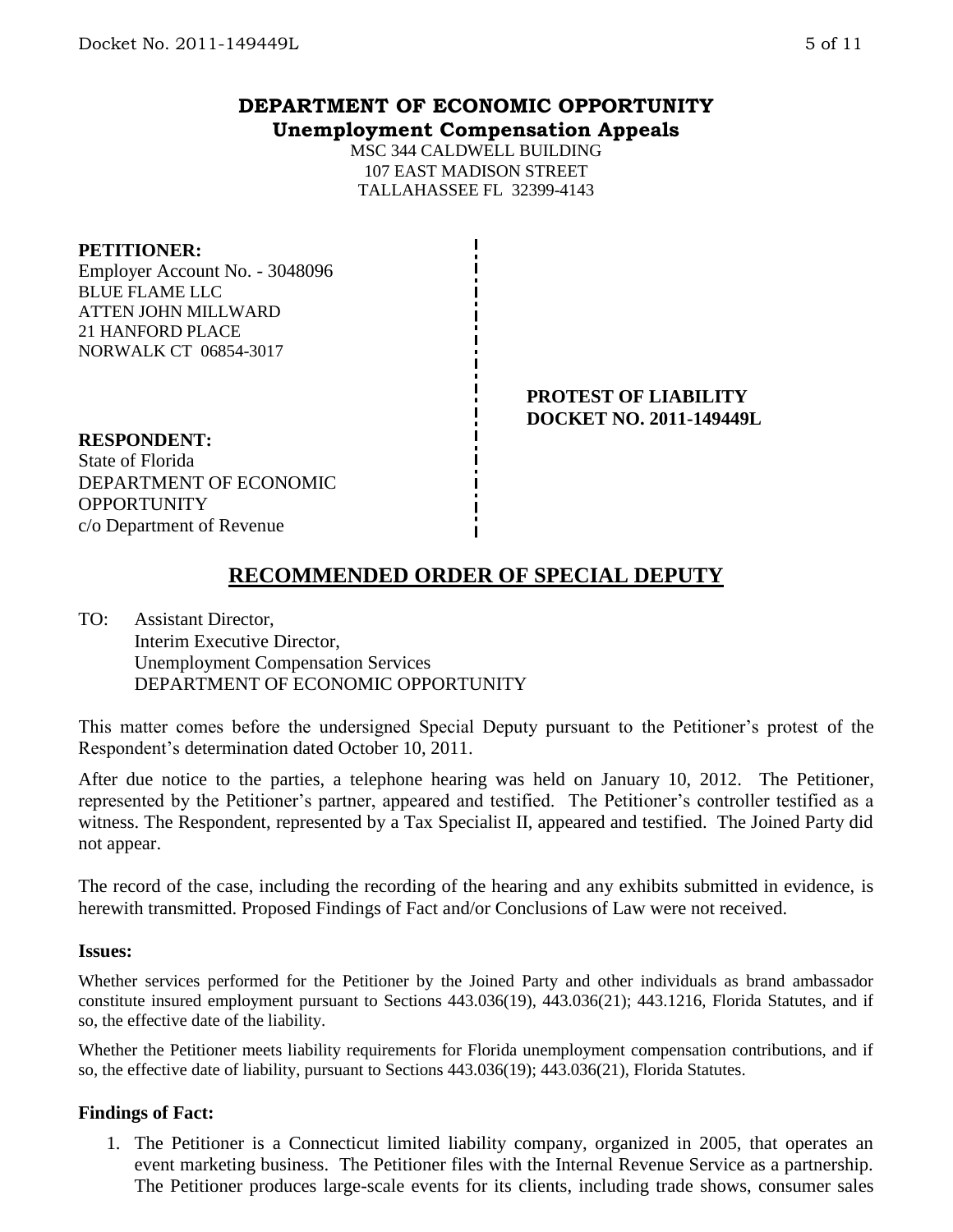and marketing programs, live stage productions, and touring programs. The Petitioner utilizes brand ambassadors during sales and marketing programs to represent the client's brand.

- 2. The Joined Party performed services for the Petitioner as a brand ambassador during a marketing event produced by the Petitioner for a manufacturer of athletic footwear. The Joined Party's services were performed from May 5, 2010, until June 5, 2010. The event for which the Joined Party provided services was one of many similar events being produced by the Petitioner during the same period of time in other areas of the country.
- 3. The Joined Party was required to sign an *Independent Contractor Service Agreement* in order to obtain the work with the Petitioner. The agreement is dated as of April 13, 2010, and identifies the Joined Party as "Contractor." The agreement sets forth the services to be performed by the Contractor as a brand ambassador for a kiosk program in Orlando, Florida, including day-to-day project activation for the program, coordination with management team, representing the client as the face of the brand, constant communication with all consumers, photographing and filming consumer interactions, distribution of premiums, recording of hours worked by local staff, and any other responsibilities assigned by a manager or assistant manager.
- 4. The agreement provides for "a fee of \$500 per week of salary." The agreement provides that the Contractor is an independent contractor responsible for the payment of all applicable payroll taxes.
- 5. The agreement restricts the Joined Party from interfering with the relationship between the Petitioner and its clients, from disparaging the Petitioner in any manner, and from soliciting, engaging or attempting to engage the Petitioner's clients to contract directly with the Joined Party. The agreement does not require the Joined Party to work exclusively for the Petitioner.
- 6. The agreement provides that the Petitioner may terminate the agreement at any time without penalty.
- 7. The Joined Party and other brand ambassadors were required to attend several days of training provided by the Petitioner that included education about the specific product line, testing and evaluation of public speaking skills, film practice sessions, and review of pre-approved brand talking points and suggested scripts. The Petitioner provides standards for engaging with consumers and retailers to promote an ideal consumer experience. Brand ambassadors are told to be positive, not to argue with consumers, not to wear a competitor's brand, not to wear glasses, and not to chew gum. The time spent in the training and the costs associated with travel to the training location were paid by the Petitioner.
- 8. The Joined Party's services were performed at a kiosk located in a shopping mall. The Petitioner supplied the kiosk, a laptop, program template, TV/DVD, video camera, and all other equipment and supplies needed to perform the work. The Petitioner also supplied the Joined Party with several sets of clothing and footwear of the client's brand that the Joined Party was required to wear.
- 9. The Petitioner hired and paid four individuals, identified as local staff, to assist the Joined Party, as the lead brand ambassador, in the performance of the work. The Petitioner sometimes hires local staff directly, and at other times hires local staff through a temporary staffing agency. These workers are paid by the hour and do not receive the training provided to the Joined Party by the Petitioner. The Joined Party was expected to manage these workers and to record and submit their hours on a daily basis using an electronic timesheet supplied by the Petitioner. The Joined Party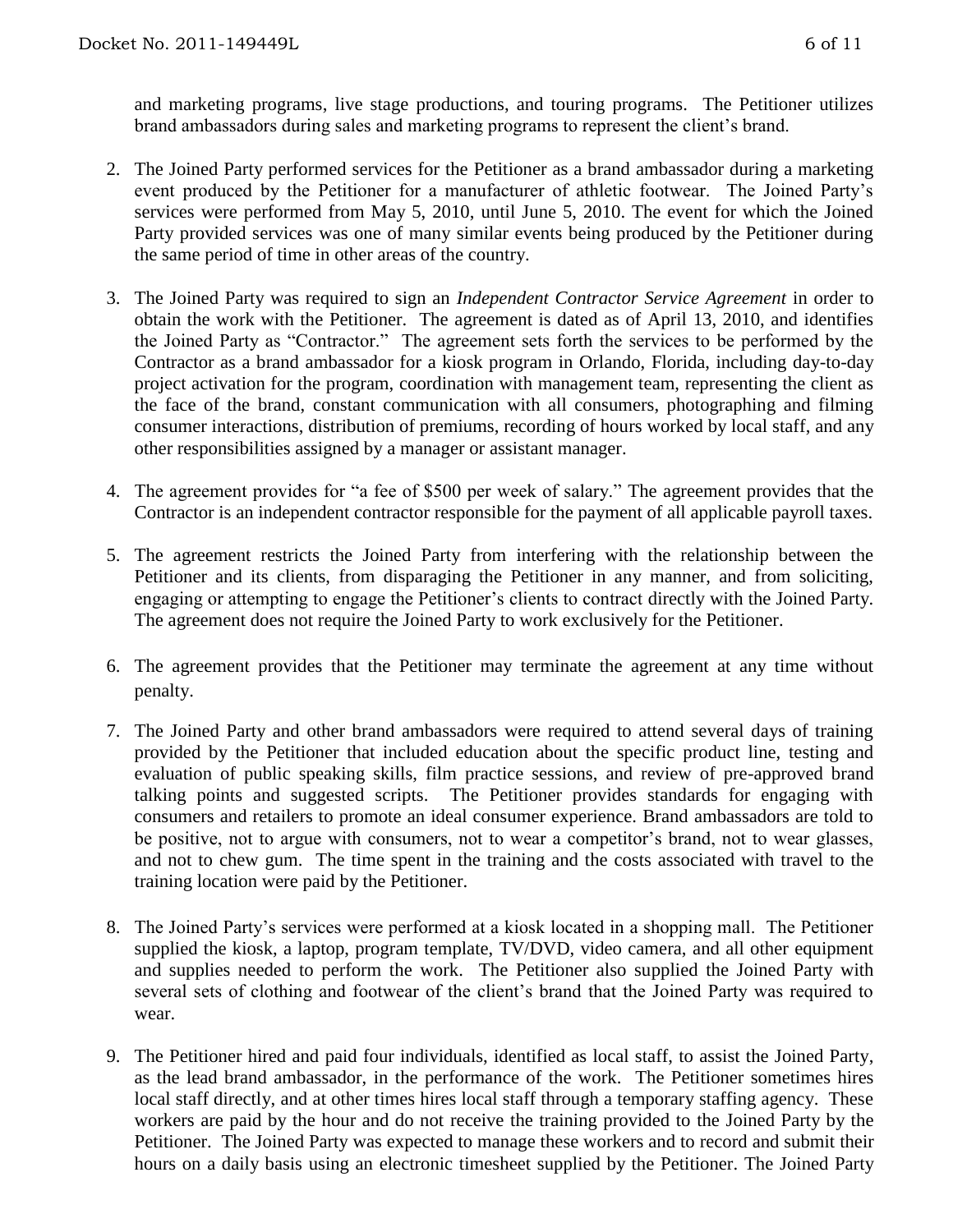was responsible for monitoring the performance of these workers. The Joined Party did not have authority to hire or fire; however, she could make recommendations to the Petitioner.

- 10. The kiosk program operated during the hours the shopping mall was open for business. The Petitioner expected the Joined Party or a local staff member to be present at the kiosk during the mall's operating hours. The Petitioner divided the shifts among the Joined Party and the other four workers. In scheduling the Joined Party's working hours, the Petitioner relied upon the Joined Party's assessment of the high traffic times during which her presence would be most beneficial for the program.
- 11. The Joined Party was required to provide a daily report of the program activity by electronic mail. The report was to include specific information such as the number of consumers trying on the product, the resulting number of retail store visits, the general level of traffic in the mall, service comments from retailers, and any problems encountered. The Joined Party was also expected to submit photographs and video clips on at least a weekly basis. The Joined Party and other lead brand ambassadors were required to participate in a weekly conference call with the Petitioner to discuss the levels of success of the program in the different geographic areas.
- 12. The Petitioner employs managers who provide oversight for the various events produced by the Petitioner. For this particular program, a manager made two visits to the event location to make visual inspections, monitor the success of the program, and provide support to the workers at the location.
- 13. The Joined Party was required to personally perform the work. She could not hire others to perform the work for her. The Joined Party could terminate the relationship at any time without penalty or liability.
- 14. No payroll taxes were deducted from the Joined Party's pay. The Joined Party did not receive any bonuses or fringe benefits. The Petitioner reported the Joined Party's 2010 earnings on a form 1099-MISC.

#### **Conclusions of Law:**

- 15. The issue in this case, whether services performed for the Petitioner constitute employment subject to the Florida Unemployment Compensation Law, is governed by Chapter 443, Florida Statutes. Section 443.1216(1)(2)2, Florida Statutes, provides that employment subject to the chapter includes service performed by individuals under the usual common law rules applicable in determining an employer-employee relationship.
- 16. The Supreme Court of the United States held that the term "usual common law rules" is to be used in a generic sense to mean the "standards developed by the courts through the years of adjudication." United States v. W.M. Webb, Inc., 397 U.S. 179 (1970).
- 17. The Supreme Court of Florida adopted and approved the tests in 1 Restatement of Law, Agency 2d Section 220 (1958), for use to determine if an employment relationship exists. See Cantor v. Cochran, 184 So.2d 173 (Fla. 1966); Miami Herald Publishing Co. v. Kendall, 88 So.2d 276 (Fla. 1956); Magarian v. Southern Fruit Distributors, 1 So.2d 858 (Fla. 1941); see also Kane Furniture Corp. v. R. Miranda, 506 So.2d 1061 (Fla. 2d DCA 1987).
- 18. Restatement of Law is a publication, prepared under the auspices of the American Law Institute, which explains the meaning of the law with regard to various court rulings. The Restatement sets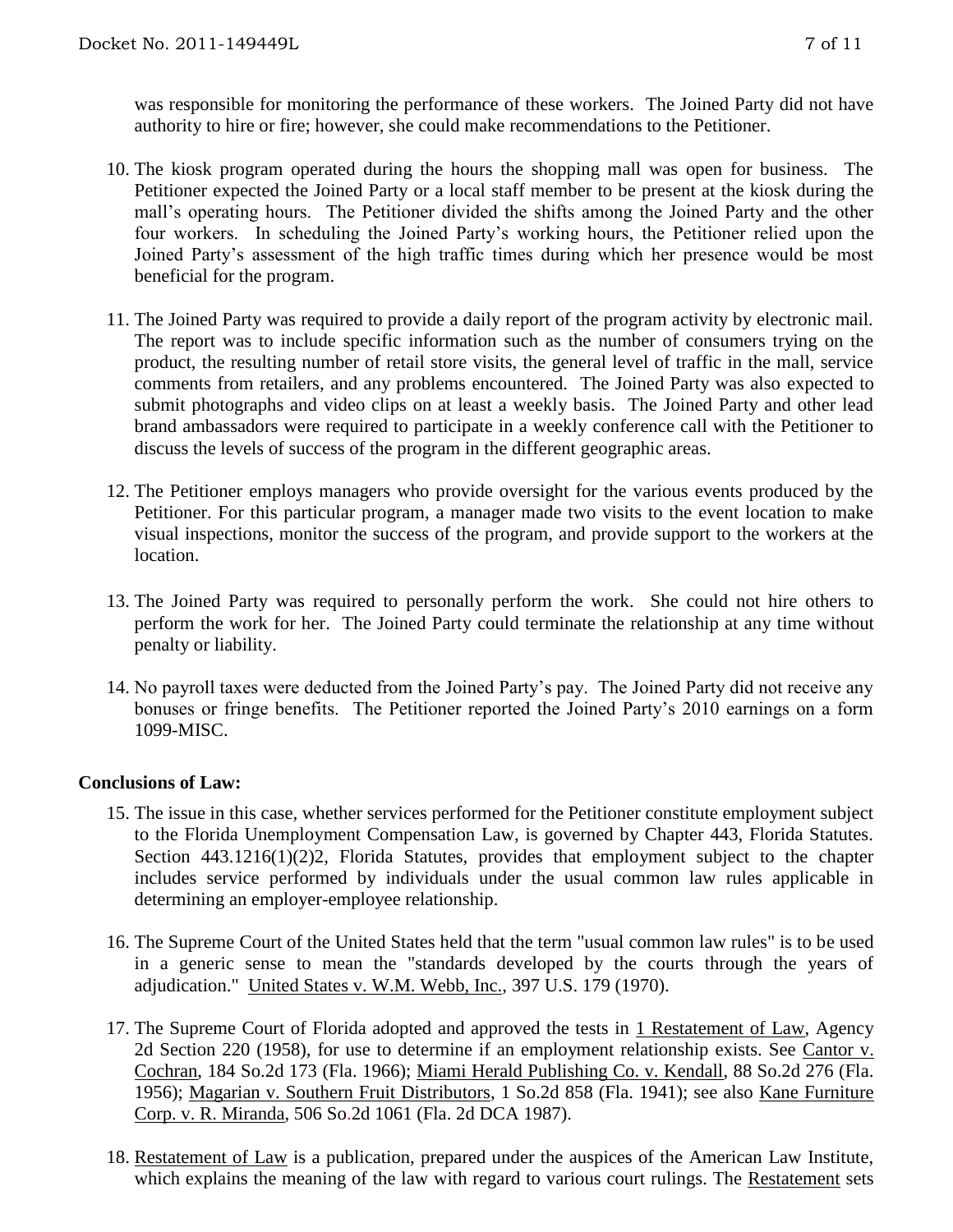forth a nonexclusive list of factors that are to be considered when judging whether a relationship is an employment relationship or an independent contractor relationship.

- 19. 1 Restatement of Law, Agency 2d Section 220 (1958) provides:
	- (1) A servant is a person employed to perform services for another and who, in the performance of the services, is subject to the other's control or right of control.
	- (2) The following matters of fact, among others, are to be considered:

(a) the extent of control which, by the agreement, the business may exercise over the details of the work;

(b) whether or not the one employed is engaged in a distinct occupation or business;

(c) the kind of occupation, with reference to whether, in the locality, the work is usually done under the direction of the employer or by a specialist without supervision;

(d) the skill required in the particular occupation;

(e) whether the employer or the worker supplies the instrumentalities, tools, and the place of work for the person doing the work;

- (f) the length of time for which the person is employed;
- (g) the method of payment, whether by the time or by the job;
- (h) whether or not the work is a part of the regular business of the employer;
- (i) whether or not the parties believe they are creating the relation of master and servant;
- (j) whether the principal is or is not in business.
- 20. Comments in the Restatement explain that the word "servant" does not exclusively connote manual labor, and the word "employee" has largely replaced "servant" in statutes dealing with various aspects of the working relationship between two parties.
- 21. In Department of Health and Rehabilitative Services v. Department of Labor & Employment Security, 472 So.2d 1284 (Fla. 1<sup>st</sup> DCA 1985) the court confirmed that the factors listed in the Restatement are the proper factors to be considered in determining whether an employer-employee relationship exists. However, in citing La Grande v. B&L Services, Inc., 432 So.2d 1364, 1366 (Fla.  $1<sup>st</sup>$  DCA 1983), the court acknowledged that the question of whether a person is properly classified an employee or an independent contractor often cannot be answered by reference to "hard and fast" rules, but rather must be addressed on a case-by-case basis.
- 22. The written agreement between the parties states that the Joined Party is an independent contractor, and not an employee or partner of the Petitioner. A statement in an agreement that the existing relationship is that of an independent contractor is not dispositive of the issue. Lee v. American Family Assurance Company, 431 So.2d 249 (Fla. 1<sup>st</sup> DCA 1983). In Justice v. Belford Trucking Company, Inc., 272 So. 2d 131 (Fla. 1972), a case involving an independent contractor agreement that specified that the worker was not to be considered an employee, the Florida Supreme Court commented, "while the obvious purpose to be accomplished by this document was to evince an independent contractor status, such status depends not on the statements of the parties but upon all the circumstances of their dealings with each other."
- 23. The Petitioner determined where the work was performed and when the work was performed. Through the training, the Petitioner controlled how the work was performed. The Joined Party was required to report on the progress of the work on a daily basis. Additionally, the agreement gave the Petitioner the right to assign additional work responsibilities to the Joined Party at the Petitioner's discretion. In Adams v. Department of Labor and Employment Security, 458 So.2d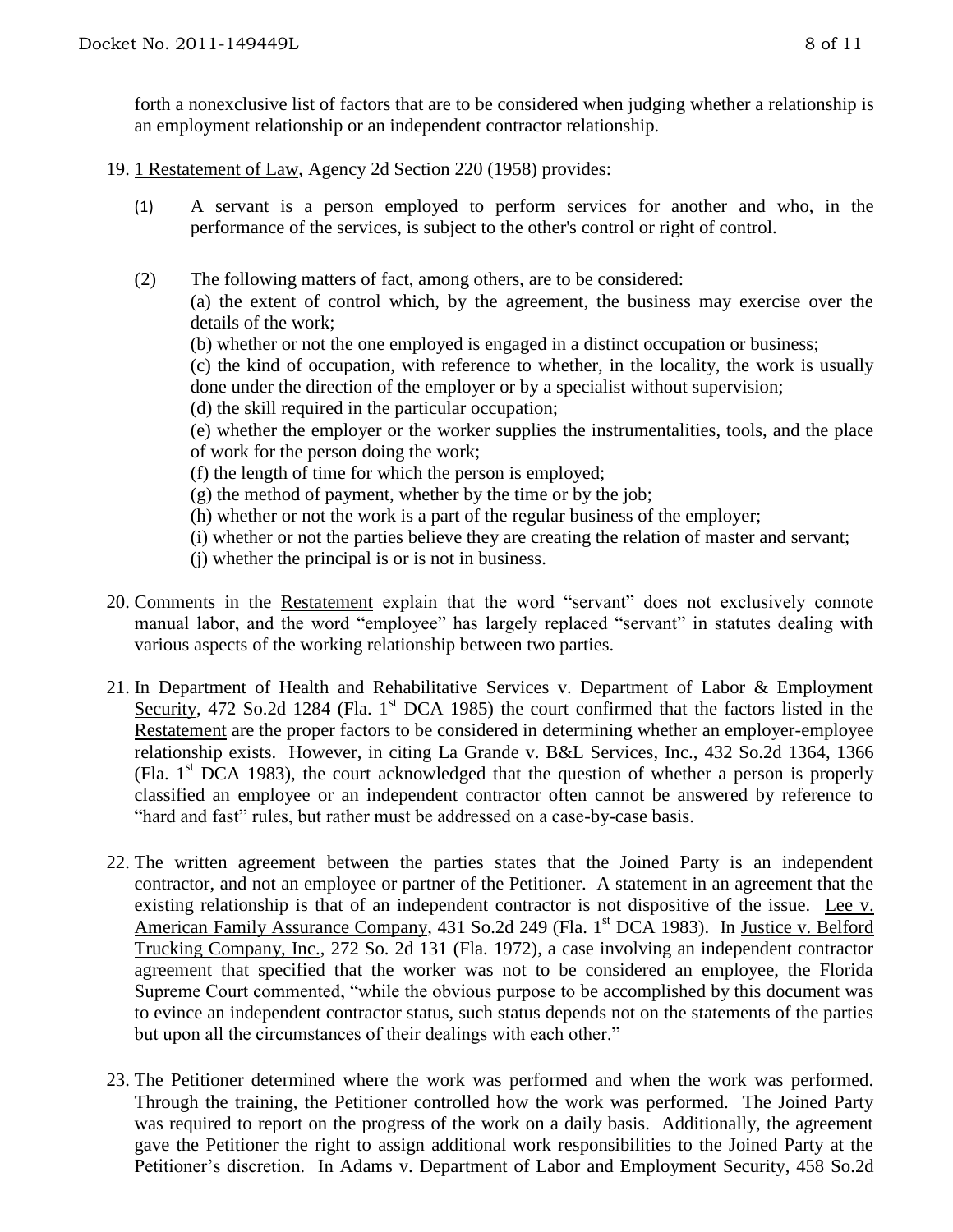1161 (Fla. 1st DCA 1984), the Court held that if the person serving is merely subject to the control of the person being served as to the results to be obtained, he is an independent contractor. If the person serving is subject to the control of the person being served as to the means to be used, he is not an independent contractor. It is the right of control, not actual control or interference with the work that is significant in distinguishing between an independent contractor and a servant.

- 24. The Petitioner controlled the financial aspects of the relationship. The Joined Party was paid by time rather than by the job. The fact that the Petitioner chose not to withhold payroll taxes from the pay does not, standing alone, establish an independent contractor relationship.
- 25. The Petitioner supplied the work location, equipment, and supplies needed to perform the work. It was not shown that the Joined Party had any expense or financial risk in connection with the work.
- 26. The relationship was terminable at will. Either party had the right to end the relationship at anytime and without liability. In Cantor v. Cochran, 184 So.2d 173 (Fla. 1966), the court in quoting 1 Larson, Workmens' Compensation Law, Section 44.35 stated: "The power to fire is the power to control. The absolute right to terminate the relationship without liability is not consistent with the concept of independent contractor, under which the contractor should have the legal right to complete the project contracted for and to treat any attempt to prevent completion as a breach of contract."
- 27. The Petitioner's business includes the production of marketing programs for clients. The Joined Party was engaged by the Petitioner to run the marketing program in the Orlando market. The work performed by the Joined Party was not separate and distinct from the Petitioner's business, but was an integral and necessary part of the business.
- 28. It was not shown that the Joined Party had her own business or occupational license, or advertised her services to the general public.
- 29. It is concluded that the services performed for the Petitioner by the Joined Party constitute insured employment. In Adams v. Department of Labor and Employment Security, 458 So.2d 1161 (Fla. 1st DCA 1984), the court determined the Department had the authority to make a determination applicable not only to the worker whose unemployment benefit application initiated the investigation, but to all similarly situated workers. To the extent the other brand ambassadors, local staff, were employees of temporary help firms, those brand ambassadors are not similarly situated workers.
- 30. Section 443.1215, Florida Statutes, provides:
	- (1) Each of the following employing units is an employer subject to this chapter:
	- (a) An employing unit that:

1. In a calendar quarter during the current or preceding calendar year paid wages of at least \$1,500 for service in employment; or

2. For any portion of a day in each of 20 different calendar weeks, regardless of whether the weeks were consecutive, during the current or preceding calendar year, employed at least one individual in employment, irrespective of whether the same individual was in employment during each day.

31. The Petitioner paid the Joined Party \$2,286 in the second quarter 2010. Accordingly, the Petitioner meets the liability requirements for Florida unemployment compensation contributions effective May 5, 2010.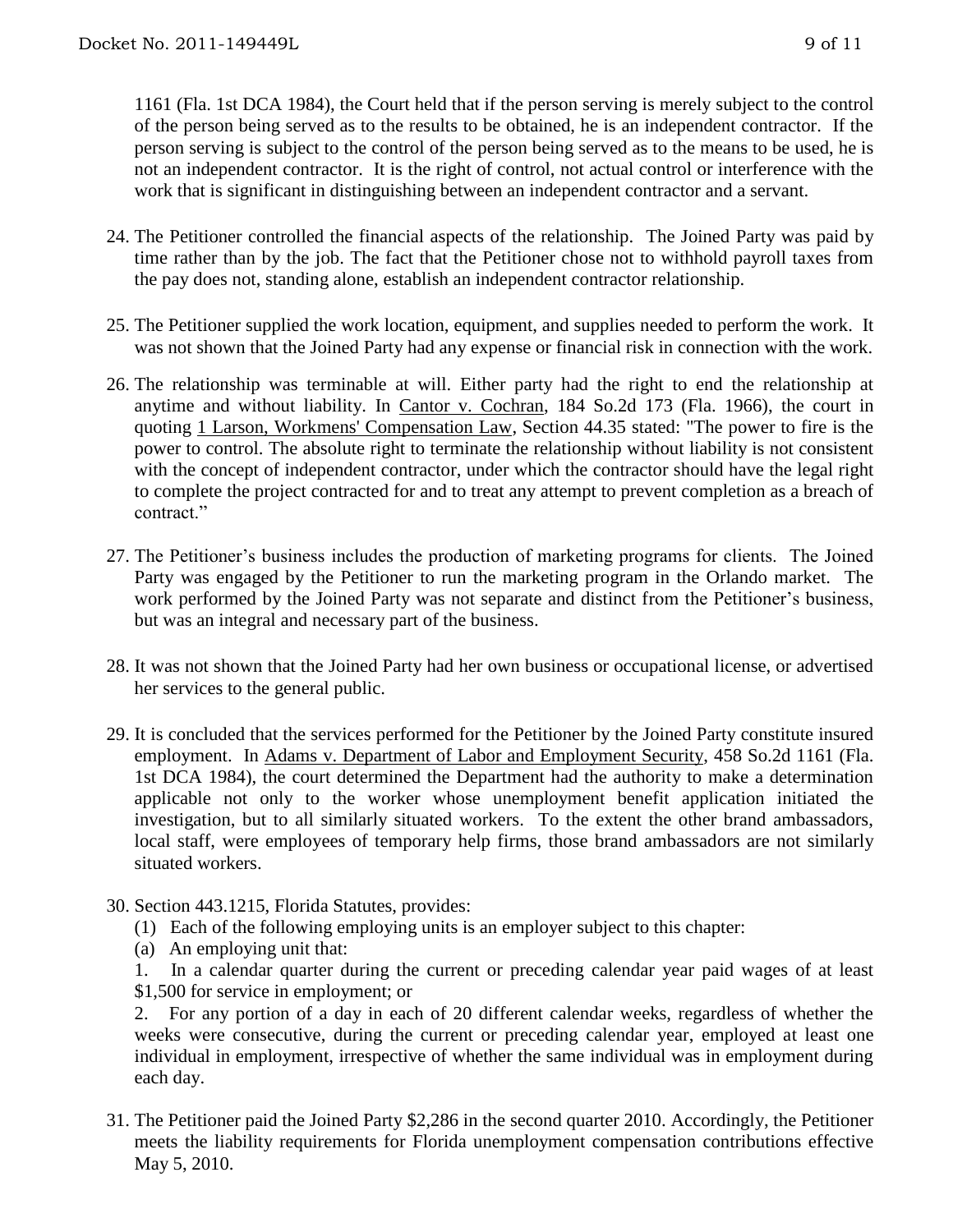**Recommendation:** It is recommended that the determination dated October 10, 2011, be modified to exclude employees of temporary staffing firms performing services for the Petitioner as brand ambassadors. As modified, the determination dated October 10, 2011, is AFFIRMED.

Respectfully submitted on March 19, 2012.



SUSAN WILLIAMS, Special Deputy Office of Appeals

A party aggrieved by the *Recommended Order* may file written exceptions to the Director at the address shown above within fifteen days of the mailing date of the *Recommended Order*. Any opposing party may file counter exceptions within ten days of the mailing of the original exceptions. A brief in opposition to counter exceptions may be filed within ten days of the mailing of the counter exceptions. Any party initiating such correspondence must send a copy of the correspondence to each party of record and indicate that copies were sent.

Una parte que se vea perjudicada por la *Orden Recomendada* puede registrar excepciones por escrito al Director Designado en la dirección que aparece arriba dentro de quince días a partir de la fecha del envío por correo de la *Orden Recomendada*. Cualquier contraparte puede registrar contra-excepciones dentro de los diez días a partir de la fecha de envió por correo de las excepciones originales. Un sumario en oposición a contra-excepciones puede ser registrado dentro de los diez días a partir de la fecha de envío por correo de las contra-excepciones. Cualquier parte que dé inicio a tal correspondencia debe enviarle una copia de tal correspondencia a cada parte contenida en el registro y señalar que copias fueron remitidas.

Yon pati ke *Lòd Rekòmande* a afekte ka prezante de eksklizyon alekri bay Direktè Adjwen an lan adrès ki parèt anlè a lan yon peryòd kenz jou apati de dat ke *Lòd Rekòmande* a te poste a. Nenpòt pati ki fè opozisyon ka prezante objeksyon a eksklizyon yo lan yon peryòd dis jou apati de lè ke objeksyon a eksklizyon orijinal yo te poste. Yon dosye ki prezante ann opozisyon a objeksyon a eksklizyon yo, ka prezante lan yon peryòd dis jou apati de dat ke objeksyon a eksklizyon yo te poste. Nenpòt pati ki angaje yon korespondans konsa dwe voye yon kopi kourye a bay chak pati ki enplike lan dosye a e endike ke yo te voye kopi yo.

EL 102000

SHANEDRA Y. BARNES, Special Deputy Clerk

**Date Mailed: March 19, 2012**

Copies mailed to: Petitioner Respondent Joined Party